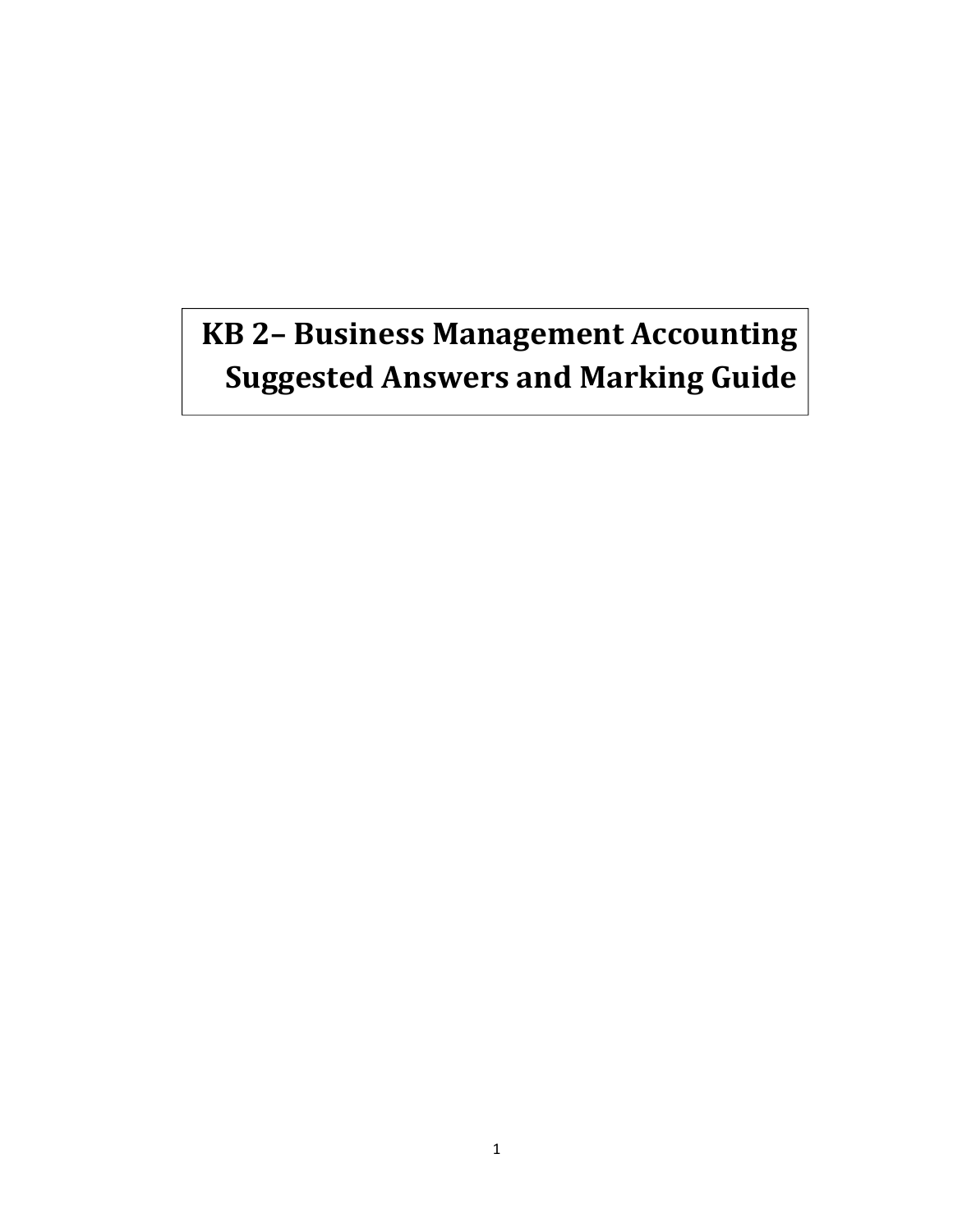# **SECTION 1**

## **Question 01**

#### Relevant learning outcome/s:

- 1.1.1 Assess the key features of the absorption costing method and the ABC method.
- 1.1.2 Demonstrate how overheads are related to end products/services using the absorption costing method (flat rate used with no allocation or apportionment or re-allocation expected) and ABC method (multiple drivers used).
- 1.1.3 Evaluate product profitability and customer profitability decisions using information generated from absorption costing and activity based costing.
- 1.1.4 Evaluate the importance of ABC in planning and control (Activity Based Budgeting) and management (Activity Based Management).

#### A.

Suggested detailed answer:

| Calculation of price per tyre (Rs.) |        |        |         |                   |                      |  |
|-------------------------------------|--------|--------|---------|-------------------|----------------------|--|
| Type                                | Rubber | Labour | OH (W1) | <b>Total Cost</b> | <b>Selling Price</b> |  |
| Heavy Duty                          | 8,000  | 300    | 1,200   | 9,500             | 11,875               |  |
| Industrial                          | 6,000  | 600    | 900     | 7,500             | 9,375                |  |
| Racing                              | 5,500  | 1,200  | 825     | 7,525             | 9,406.25             |  |

*Working 1* 

| <b>Type</b>       | <b>Production volume</b> | kg      |
|-------------------|--------------------------|---------|
| <b>Heavy Duty</b> | 4,000                    | 160,000 |
| <b>Industrial</b> | 2,500                    | 75,000  |
| Racing            | 3,000                    | 82,500  |
| Total             |                          | 317,500 |

$$
OAR = \frac{Rs.9,525,000}{317,500}
$$

$$
OAR = Rs.30 \, per \, kg
$$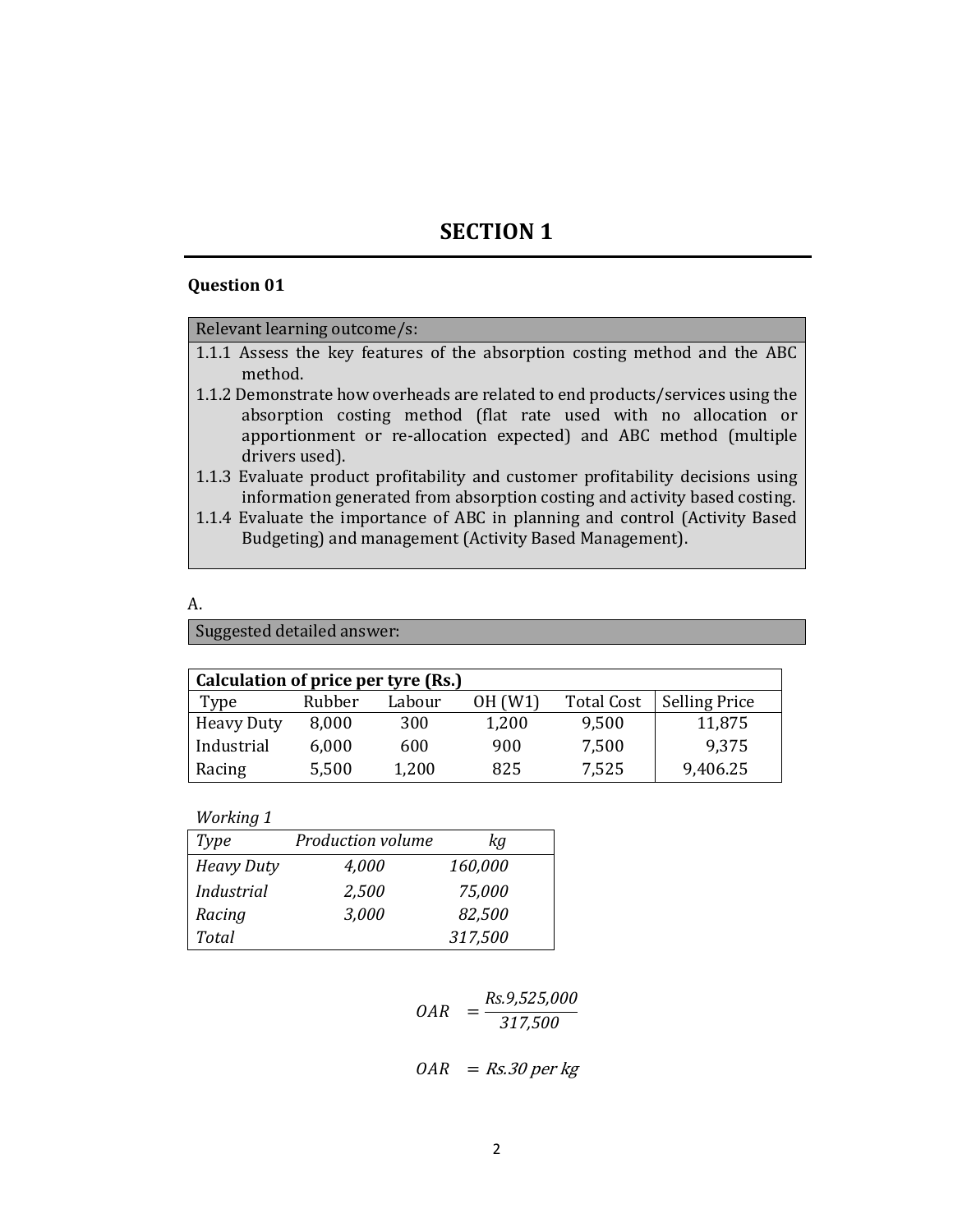| <b>Marking Guide</b>                |               |
|-------------------------------------|---------------|
| <b>OAR</b>                          | $= 1$ mark    |
| Applying overheads for the products | $= 0.5$ marks |
| Selling price                       | $= 0.5$ marks |
|                                     |               |

B.

#### Suggested detailed answer:

| Calculation of price per tyre (Rs.) |        |        |                               |                  |                         |                    |               |           |
|-------------------------------------|--------|--------|-------------------------------|------------------|-------------------------|--------------------|---------------|-----------|
| Type                                | Rubber |        | Overheads (W2)                |                  |                         | <b>TC</b>          | Selling Price |           |
|                                     |        | Labour | Assembl. Mix. Set-ups Finish. |                  |                         |                    |               |           |
| Heavy Duty                          | 8,000  | 300    | 225                           | 135 <sup>1</sup> |                         | 87.48 93.57 8,840  |               | 11,050    |
| Industrial                          | 6,000  | 600    | 225                           | <b>135</b>       |                         | 70.00 187.14 7,218 |               | 9,022.50  |
| Racing                              | 5,500  | 1,200  | 675                           |                  | 540 350.00 374.28 8,638 |                    |               | 10,797.50 |

#### *Working 2- Cost driver rates*

| Type       | <b>Total AMH</b> | <b>Total MMH</b> | Batch size | Set-ups     | <b>Total LH</b> |
|------------|------------------|------------------|------------|-------------|-----------------|
| Heavy      | 4,000            | 4,000            | 40         | 100         | 4,000           |
| Duty       |                  |                  |            |             |                 |
| Industrial | 2,500            | 2,500            | 50         | 50          | 5,000           |
| Racing     | 9,000            | 12,000           | 10         | 300         | 12,000          |
|            | 15,500           | 18,500           |            | 450         | 21,000          |
| Total cost | 3,487,500        | 2,497,500        |            | 1,575,000   | 1,965,000       |
| (Rs.)      |                  |                  |            |             |                 |
| Cost       |                  |                  |            |             |                 |
| Driver     | 225/AMH          | 135/MMH          |            | 3500/Set-up | 93.57/LH        |
| rate (Rs.) |                  |                  |            |             |                 |

## Evaluation:

The ABC approach attributes the cost of resources used to each product on a more appropriate basis than the traditional absorption costing method. Thus, the cost of tyres as presently calculated per absorption costing method does not reflect the actual cost of the product. The cost per ABC costing is lower for heavy duty and industrial tyres while it is higher for racing tyres, indicating mispricing of tyres under the present costing method. The cost of racing tyres under ABC is Rs. 8,638 but this product is sold at Rs. 9,183 giving only a marginal profit. Thus, Seal could increase the selling price of racing tyres and consider reducing the present price of heavy duty and industrial tyres to match the prices of other tyre suppliers.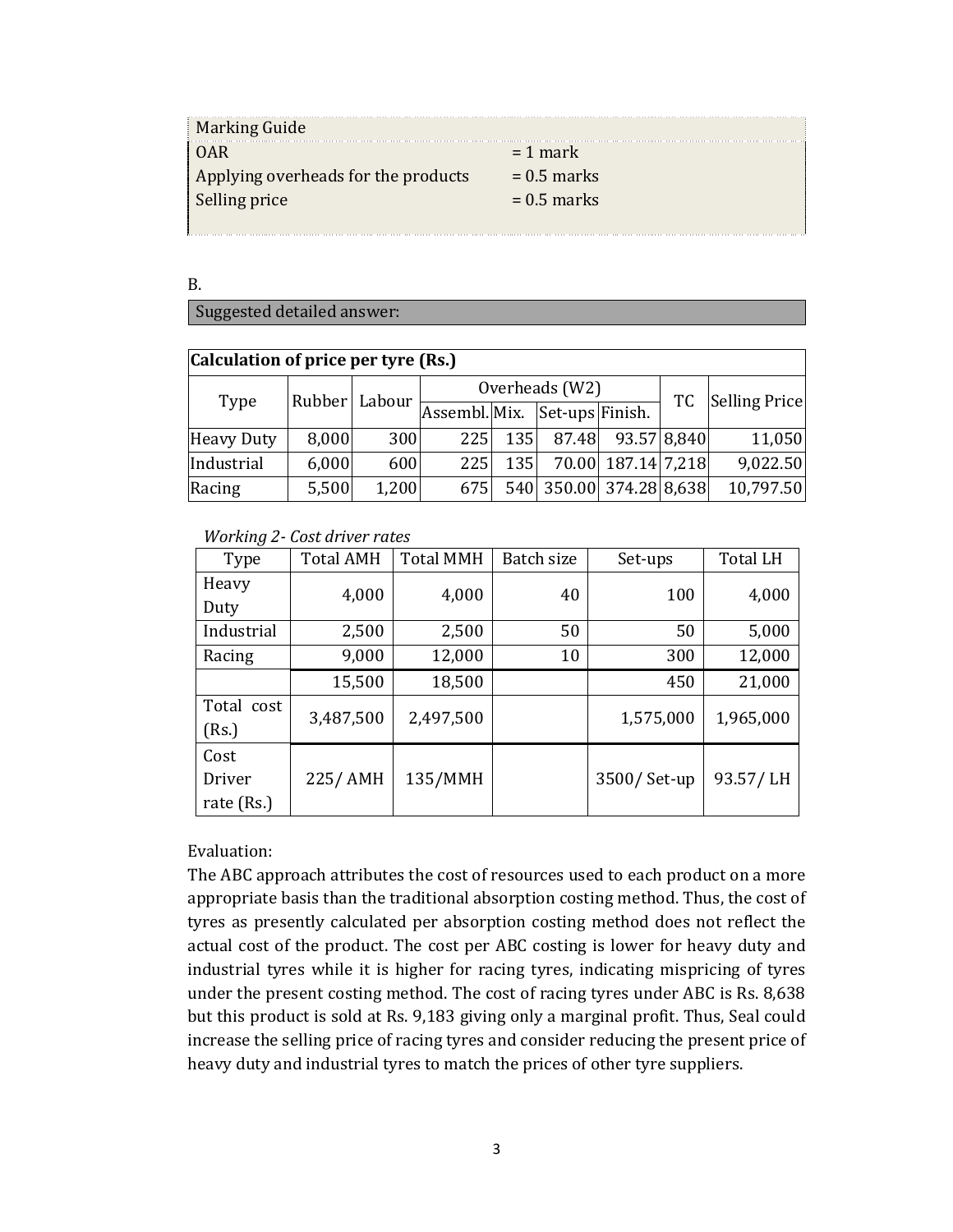| <b>Marking Guide</b>                |               |
|-------------------------------------|---------------|
| Cost driver rates                   | $= 2$ marks   |
| Applying overheads for the products | $= 1.5$ marks |
| Selling price                       | $= 0.5$ marks |
| Evaluation                          | $=$ 4 marks   |

#### Relevant learning outcome/s:

- 5.1.2 Discuss cash management options (surplus and deficit managing options).
- 5.1.4 Discuss available options for inventory management.
- 5.1.5 Assess price and/or rate of an investment/borrowing instrument as part of cash management (including implied/effective interest rate, interest yield and yield to maturity).
- 5.1.7 Assess optimum inventory decision (EOQ) including the decision of whether to accept a quantity discount or not.

## A.

## Suggested detailed answer:

Actions that Unibal Sales (Pvt.) Ltd. can take to manage the cash deficit in Q1:

- Arranging a bank overdraft facility.
- Obtaining more finance from suppliers through negotiation.
- Reducing finished goods inventory through better stock management.
- Reducing credit given to customers or offer discount incentives.
- Debt factoring or bill discounting.

Possible actions it could take in respect of cash surpluses:

- Invest short-term (fixed deposit, treasury bills, call deposits).
- Increase debtors and stocks to boost sales.
- Pay creditors early and obtain discounts.

## Marking Guide

0.5 marks per point explained Maximum 3 marks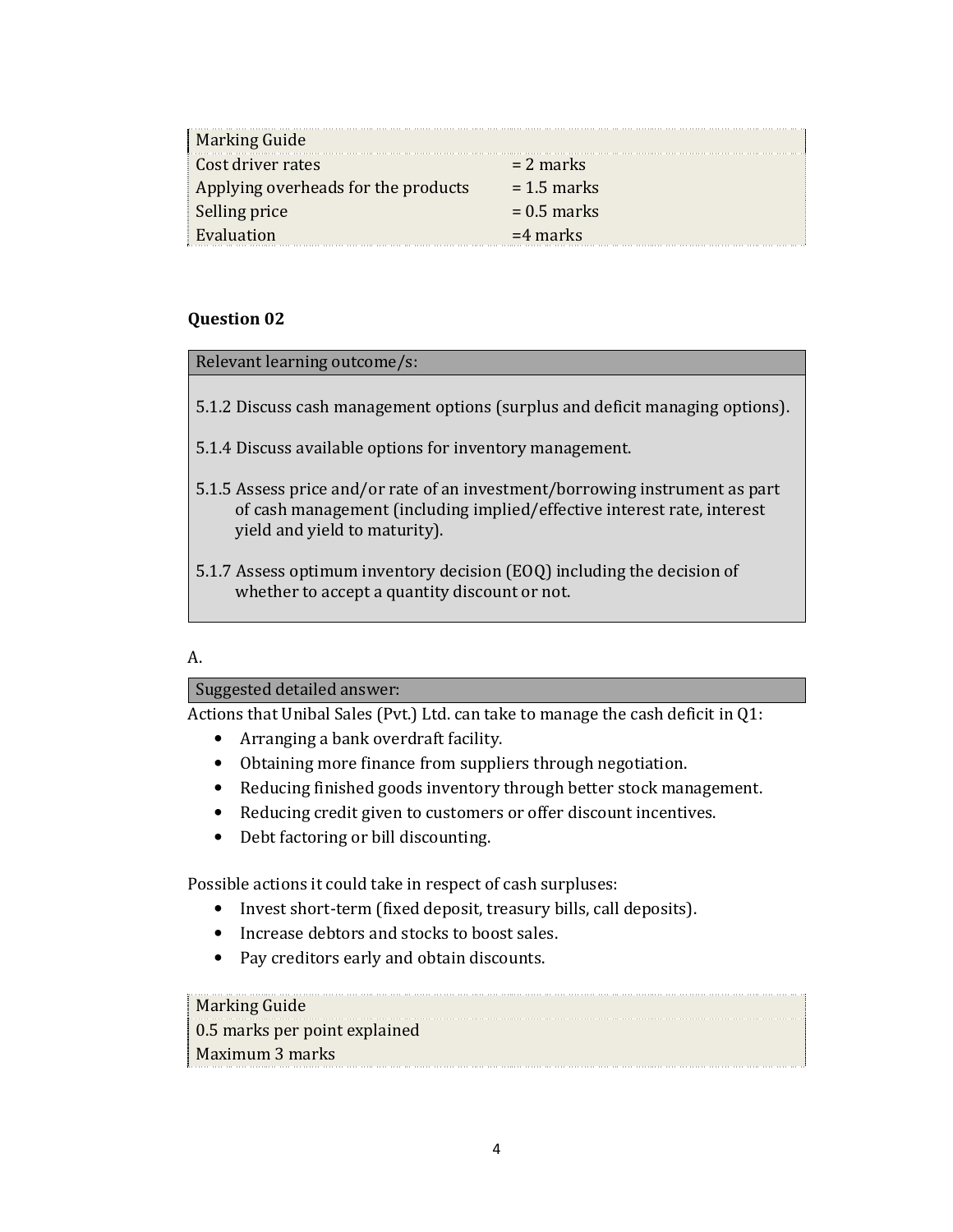B.

Suggested detailed answer:  
\nSelling price of bills = Face Value × 
$$
\left[1 - \left(\frac{\text{Rate of return } \times \text{ Days remaining}}{365}\right)\right]
$$
  
\nSelling price of bills = 500,000×  $\left[1 - \left(\frac{0.08 \times 40}{365}\right)\right]$   
\n= Rs. 495, 616

## Marking Guide 2 marks for the answer with the use of correct formula/method

C.

1. Suggested detailed answer:

$$
EOQ = \sqrt{\frac{2 \times D \times C_{o}}{C_{h}}}
$$

$$
EOQ = \sqrt{\frac{2 \times 12,000 \times 1,500}{30}}
$$

 $EOQ = 1.095$  units

2.

| Total cost when ordering the EOQ |                                 |           |  |  |
|----------------------------------|---------------------------------|-----------|--|--|
| Purchase price                   | $[800 \times 12,000]$           | 9,600,000 |  |  |
| Ordering cost (Co)               | $[1,500 \times (12,000/1,095)]$ | 16,432    |  |  |
| Holding cost (Ch)                | $[(1,095/2) \times 30]$         | 16,432    |  |  |
| Total cost                       |                                 | 9,632,864 |  |  |

| Total cost if 1,500 units are ordered |                                   |           |  |  |
|---------------------------------------|-----------------------------------|-----------|--|--|
| Purchase price                        | $[800 \times 12,000 \times 0.97]$ | 9,312,000 |  |  |
| Ordering cost (Co)                    | $[1,500 \times (12,000/1,500)]$   | 12,000    |  |  |
| Holding cost (Ch)                     | $[(1,500/2) \times 30]$           | 22,500    |  |  |
| Total cost                            | 9,346,500                         |           |  |  |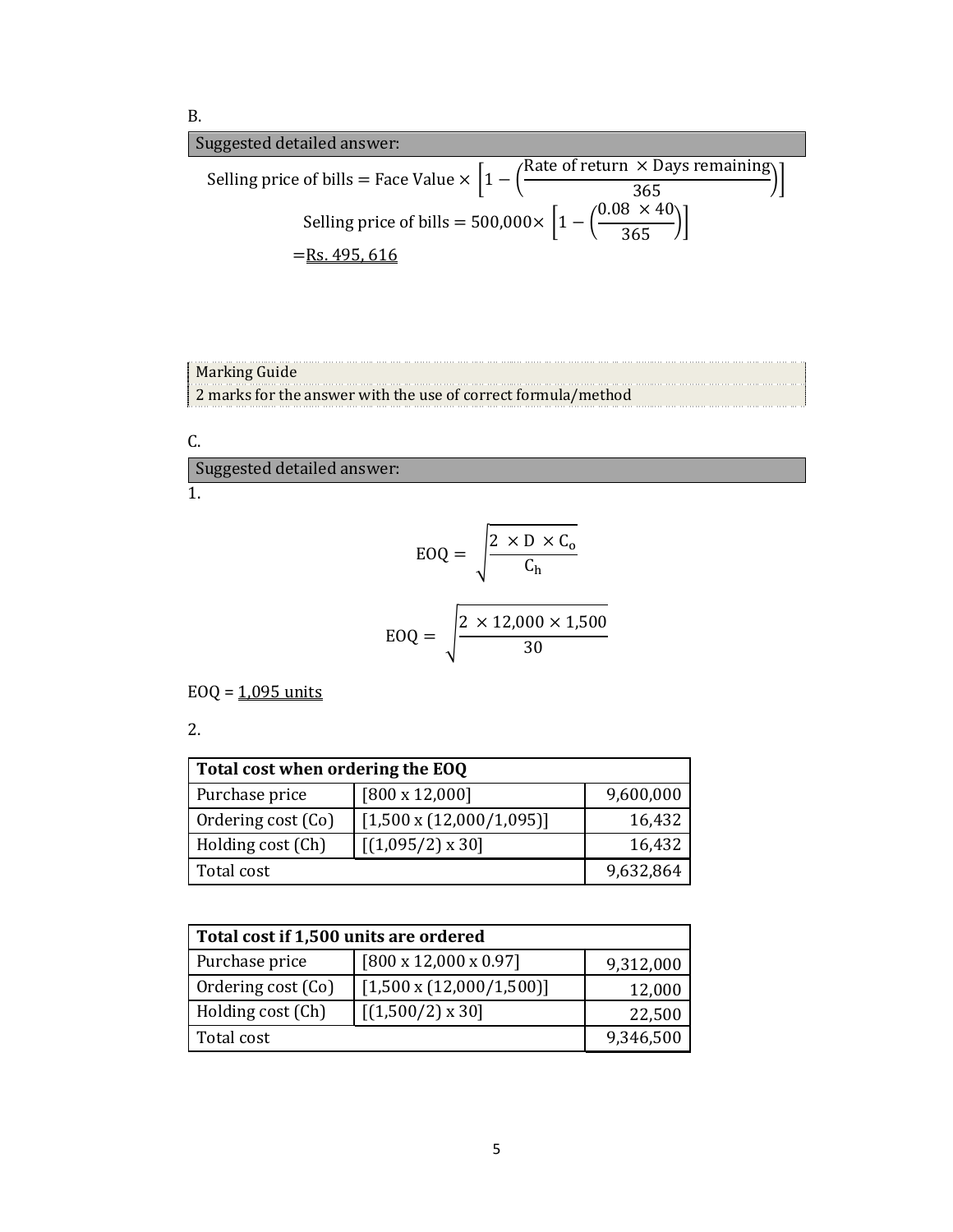Since there is a cost saving due to the bulk discount, Unibal Sales (Pvt.) Ltd. should increase the order size of Component P to qualify for the bulk discount.

| <b>Marking Guide</b>                  |             |
|---------------------------------------|-------------|
| <b>EOQ</b> calculation                | $= 2$ marks |
| Total cost when ordering the EOQ      | $= 1$ mark  |
| Total cost if 1,500 units are ordered | $= 1$ mark  |
| Decision                              | $= 1$ mark  |

## **Question 03**

| Relevant learning outcome/s:                                               |
|----------------------------------------------------------------------------|
| 3.5.1 Demonstrate optimal solutions (profit maximising or cost minimising) |
| under multiple constraints (graphically: identify decision variables,      |
| develop linear programming model, solve and interpret/simplex tableau:     |
| only forming initial tableau and interpreting the final tableau.           |

## Suggested detailed answer:

| Optimal product mix and contribution<br>i. | Marking          |        |              |      |
|--------------------------------------------|------------------|--------|--------------|------|
|                                            | Guide            |        |              |      |
|                                            |                  |        | Total        |      |
|                                            | Product mix (kg) | per kg | contribution |      |
| Chemical B                                 | 21,000           | 140    | 2,940,000    | 0.25 |
| Chemical C                                 | 6,750            | 180    | 1,215,000    | 0.25 |
| Total                                      |                  |        | 4,155,000    | 0.5  |

| ii.<br><b>Unutilised production resources</b> | <b>Marking Guide</b> |     |
|-----------------------------------------------|----------------------|-----|
| 85<br>Unutilised machine time (hours)         |                      | 0.5 |
| Unutilised common material (kg)               | 0.5                  |     |
|                                               |                      |     |

*The last column of the tableau gives the unutilised resources under each slack variable which represents scarce resources and optimal quantity for each product. (Please refer first column and last column). Unutilised time which is 85 hours is 5,100 minutes.*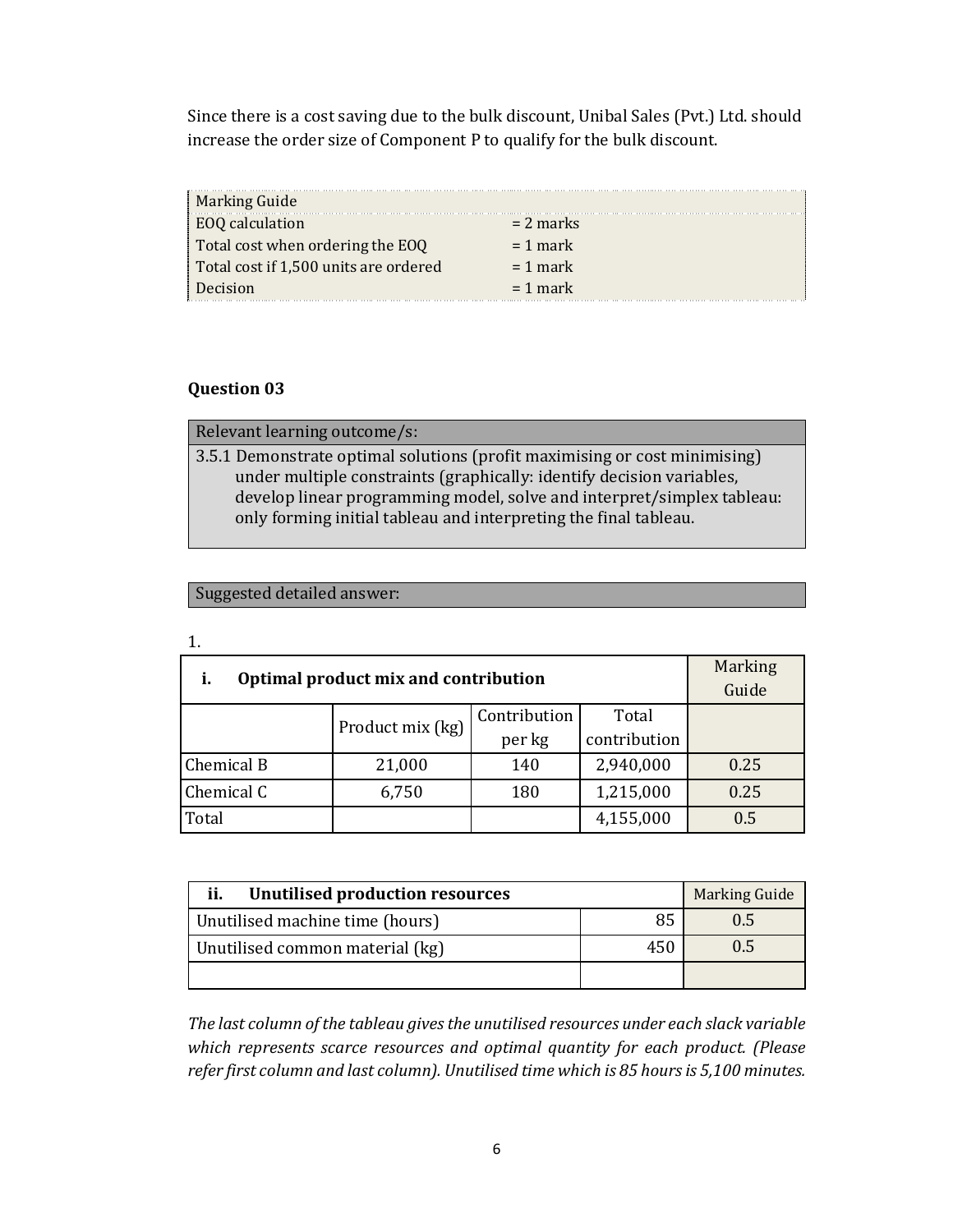| iii.<br>Opportunity cost of scarce resources          |      | <b>Marking Guide</b> |
|-------------------------------------------------------|------|----------------------|
| Opportunity cost per minute of labour (Rs.)           | 42.5 | 0.5                  |
| Opportunity cost per minute of quality checking (Rs.) | 5.0  | 0.5                  |
|                                                       |      |                      |

*As per the final tableau, the values of the last row under each slack variable (scarce resources) represent the opportunity costs (also named as Shadow Prices) of the respective slack variable. In other words, it gives the impact to the contribution of a loss of one unit of the respective slack variable. For example, if one minute of labour time is lost, the contribution will reduce by Rs.42.50.* 

2.

|                                                                   |           | Marking |
|-------------------------------------------------------------------|-----------|---------|
|                                                                   |           | Guide   |
| Shadow price of $S_4$ (per minute) (Rs.)                          | 42.50     |         |
| Shadow price of S <sub>4</sub> (per hour) (Rs.)                   | 2,550.00  | 0.5     |
| Overtime expenses per hour (Rs.)                                  | 450.00    |         |
| Additional contribution per OT hour (Rs.)                         | 2,100.00  | 0.5     |
| Total additional contribution 20 hrs (Rs.)                        | 42,000.00 | 0.5     |
| This proposal is acceptable due to the additional contribution of |           |         |
| Rs. 42,000.                                                       |           | 0.5     |
|                                                                   |           |         |

| ×       |  |
|---------|--|
| i<br>۰. |  |
| ۰.      |  |

| Optimal mix     |                |                  |        |            | <b>Marking</b> |
|-----------------|----------------|------------------|--------|------------|----------------|
|                 |                |                  |        |            | Guide          |
|                 | Present        | Output change    | Total  | <b>New</b> |                |
|                 | mix            | per minute of    | change | optimal    |                |
|                 |                | quality checking |        | mix        |                |
|                 |                | time             |        |            |                |
| Chemical A      | N <sub>o</sub> |                  |        |            |                |
| (kg)            | productio      |                  |        |            |                |
|                 | n              |                  |        |            |                |
| Chemical B (kg) | 21,000         | 1.00             | 600    | 21,600     | 0.5            |
| Chemical C (kg) | 6,750          | 0.75             | (450)  | 6,300      | 0.5            |

|                         | Marking |
|-------------------------|---------|
| <b>Unused resources</b> | Guide   |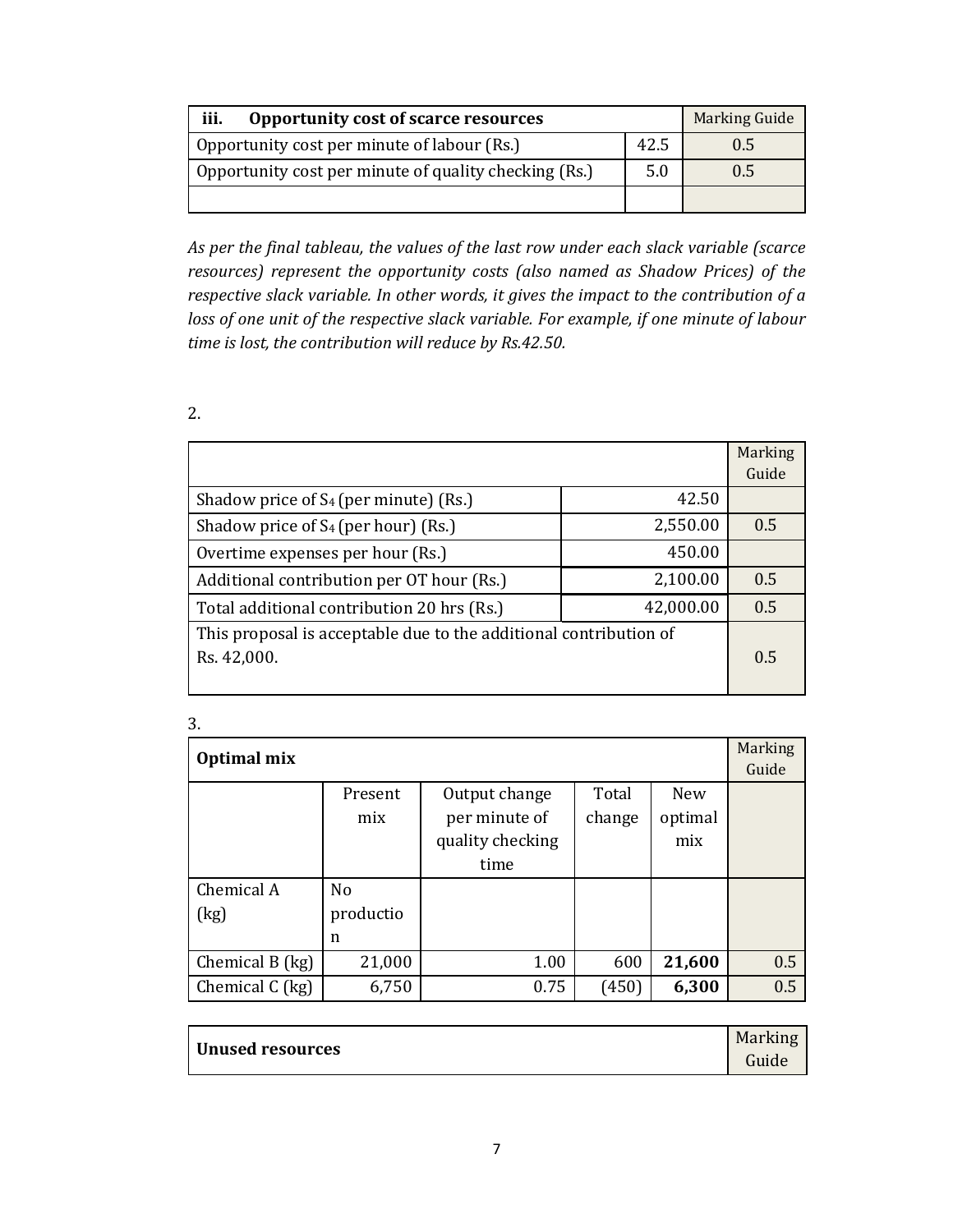|                                                        | Present           | Change per<br>quality<br>minute | Change | Unutilised<br>qty. |     |
|--------------------------------------------------------|-------------------|---------------------------------|--------|--------------------|-----|
| S1 - Machine<br>time (minutes)                         | 5,100             | 0.500                           | 300    | 5,400              | 0.5 |
| S <sub>2</sub> - Quality<br>checking time<br>(minutes) | Fully<br>utilised |                                 |        |                    |     |
| S <sub>3</sub> - Material X<br>(kg)                    | 450               | (0.050)                         | (30)   | 420                | 0.5 |
| S3 - Labour<br>time (minutes)                          | Fully<br>utilised |                                 |        |                    |     |

4.

| <b>Revised product mix</b> |                                                         |            | <b>Marking</b><br>Guide |
|----------------------------|---------------------------------------------------------|------------|-------------------------|
| Chemical A                 |                                                         | 1,000kg    | 0.5                     |
| Chemical B                 | $21,000 \text{ kg} - (0.5 \text{ x } 1,000 \text{ kg})$ | 20,500 kg  | 0.5                     |
| Chemical C                 | 6,750 kg - $(0.125 \times 1000 \text{ kg})$             | $6,625$ kg | 0.5                     |

*Based on the values of the second column (Product A) of the final tableau.* 

| <b>Unused scarce resources</b>       |                                                   |                  | <b>Marking</b><br>Guide |
|--------------------------------------|---------------------------------------------------|------------------|-------------------------|
| Unutilised machine<br>time (minutes) | 5,100 min - (0.5 min x 1000)                      | 4,600<br>minutes | 0.5                     |
| Unutilised common<br>material (kg)   | $450 \text{ kg} + (0.125 \text{ kg} \times 1000)$ | 575 kg           | 0.5                     |
|                                      |                                                   |                  |                         |

*Based on the values of the second column (Product A) of the final tableau.* 

| Contribution               |                      | <b>Marking</b><br>Guide |
|----------------------------|----------------------|-------------------------|
| Present contribution (Rs.) | 4,155,000            |                         |
| Reduced by (Rs.)           | $(7.5 \times 1,000)$ |                         |
| Revised contribution (Rs.) | 4,147,500            | 0.5                     |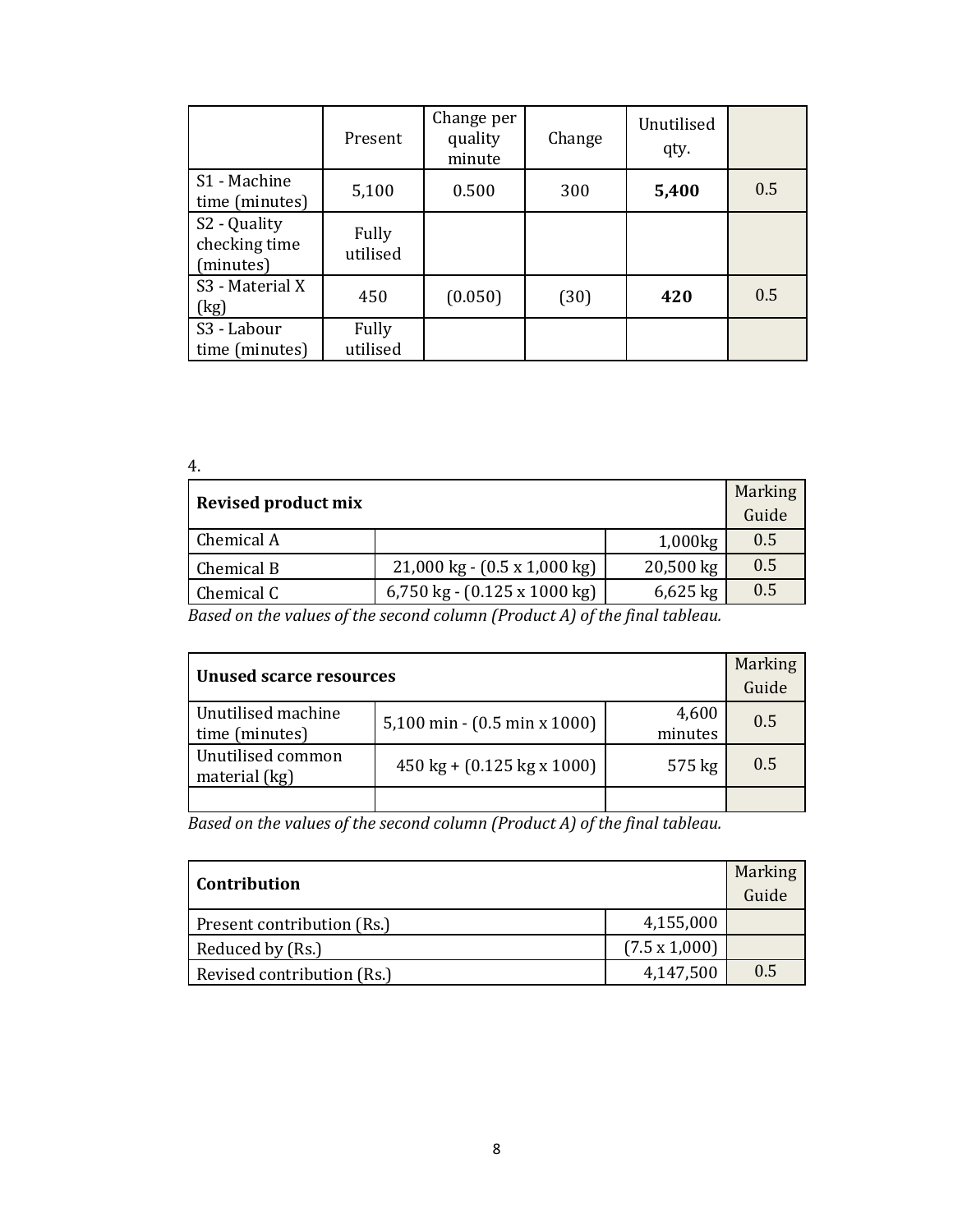| Relevant learning outcome/s:                                                                                                                           |
|--------------------------------------------------------------------------------------------------------------------------------------------------------|
| 5.1.1 Define the term "working capital management".                                                                                                    |
| 5.1.3 Discuss receivable and payable management (including credit policy,<br>credit assessment, credit control, and collection and factoring options). |
| 5.1.6 Assess receivable management decisions such as cash discounts, age<br>analysis, change in credit policy including whether to factor or not.      |

# Suggested detailed answer:

| Working capital requirement of PCT   |                       |       | Marking     |
|--------------------------------------|-----------------------|-------|-------------|
| (Rs. Mn)                             |                       |       | Guide       |
| Value of inventories                 | 400 Mn x 70%/360 x 45 | 35.00 | $\mathbf 1$ |
| Value of debtors                     | 400 Mn x 60%/360 x 90 | 60.00 | 1           |
| Cash balance                         |                       | 5.00  | 0.25        |
| 95.00<br>Total current assets        |                       |       |             |
|                                      |                       |       |             |
| Less:                                |                       |       |             |
| Value of creditors                   | 400 Mn*70%*60%/360*30 | (14)  | 1           |
| Value of working capital requirement |                       | 81.00 | 0.75        |

| 2.                                                                     |                                        |       |       |
|------------------------------------------------------------------------|----------------------------------------|-------|-------|
|                                                                        | <b>Evaluation of proposed strategy</b> |       |       |
| (Rs. Mn)                                                               |                                        |       | Guide |
| Discount amount                                                        | 400 Mn x 60% x 1.5%                    | 3.60  | 0.5   |
|                                                                        |                                        |       |       |
| Interest savings at 15%                                                |                                        |       |       |
| Reduction in debtors value                                             | 60 Mn/90 x 30                          | 20.00 | 0.5   |
| (using debtors value above)                                            |                                        |       |       |
| Interest savings                                                       | 20 Mn x 15%                            | 3.00  | 0.5   |
| Discount amount is higher than the savings by Rs. 600,000. As such, it |                                        |       |       |
| is not advisable to reduce the credit terms by 30 days by offering a   |                                        |       | 0.5   |
| 1.5% discount.                                                         |                                        |       |       |

1.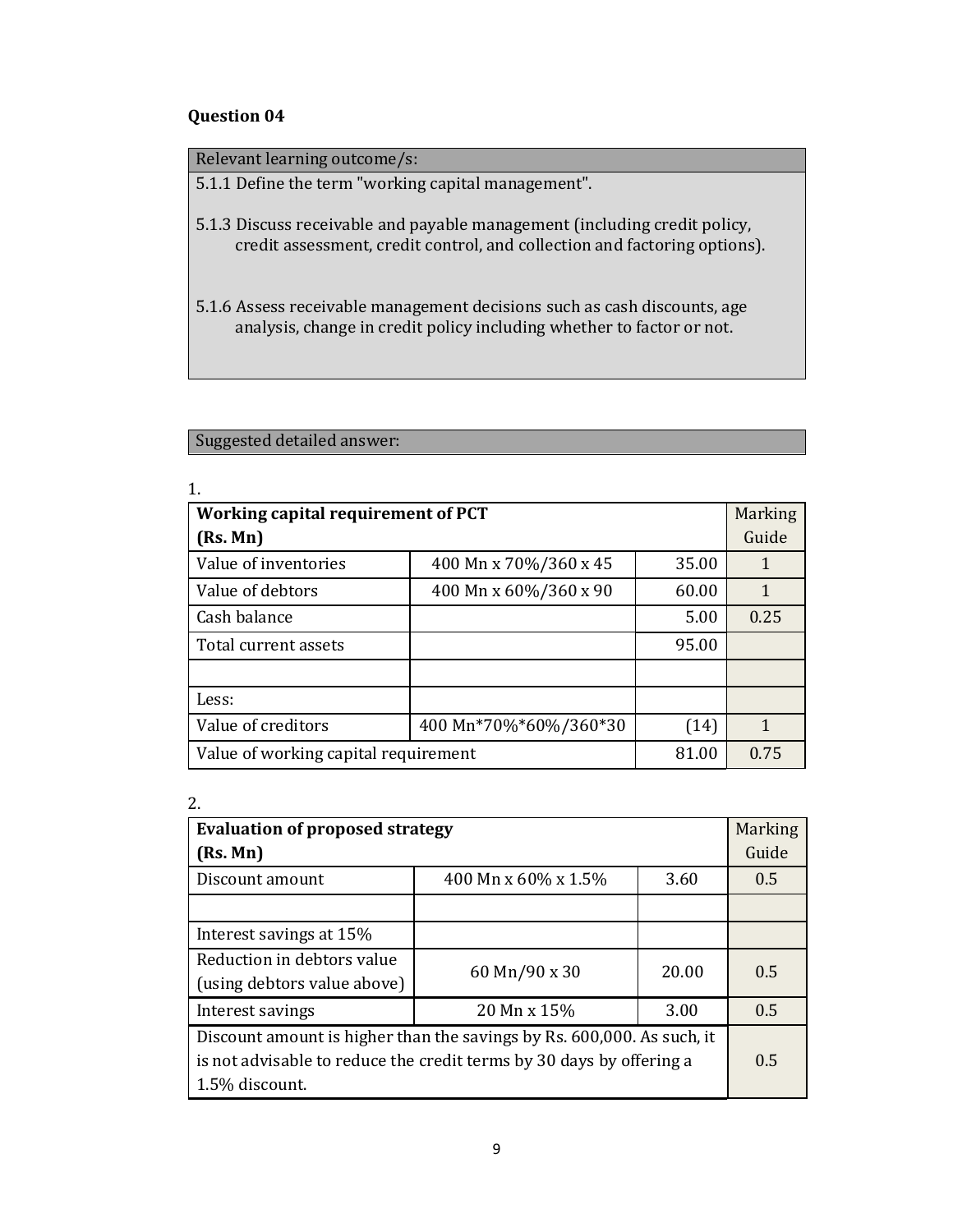| 3.                                                                  |                  |       |                |
|---------------------------------------------------------------------|------------------|-------|----------------|
| Minimum number of days for credit revision                          |                  |       | <b>Marking</b> |
| (Rs. Mn)                                                            |                  |       | Guide          |
| Minimum cost savings (discount<br>amount as above)                  |                  | 3.60  |                |
| Reduction in debtors required                                       | 3.60/15%         | 24.00 | 1.5            |
| Minimum no. of days for credit                                      | 36               |       |                |
| revision                                                            | 24 Mn/60 Mn x 90 | days  |                |
| Credit period should be reduced by more than 36 days (credit period |                  |       | 0.5            |
| below 54 days) to justify a 1.5% discount.                          |                  |       |                |

4.

- Factoring of debtors.
- Low interest short-term borrowing arrangements.
- Requesting increases in credit terms from suppliers.
- Reducing inventory levels.

| <b>Marking Guide</b>     |  |
|--------------------------|--|
| 0.5 marks for each point |  |
| Maximum 2 marks          |  |

#### **Question 05**

#### Relevant learning outcome/s:

- 4.2.1 Discuss different types of transfer pricing possible under a decentralized organisational structure (including maximum and minimum price, cost based pricing, market based pricing, dual pricing and negotiated pricing).
- 4.3.1 Assess divisional performance using Return on Investment (ROI), Residual Income (RI) and Economic Value Added (EVA).

#### A.

Suggested detailed answer:

Division B will buy 4,000 units at Rs. 250 each from the external supplier. It will have to buy the balance 1,000 units from Division A at Rs. 300 each.

The profit of Division A, when Division B buys from the external supplier will be as follows: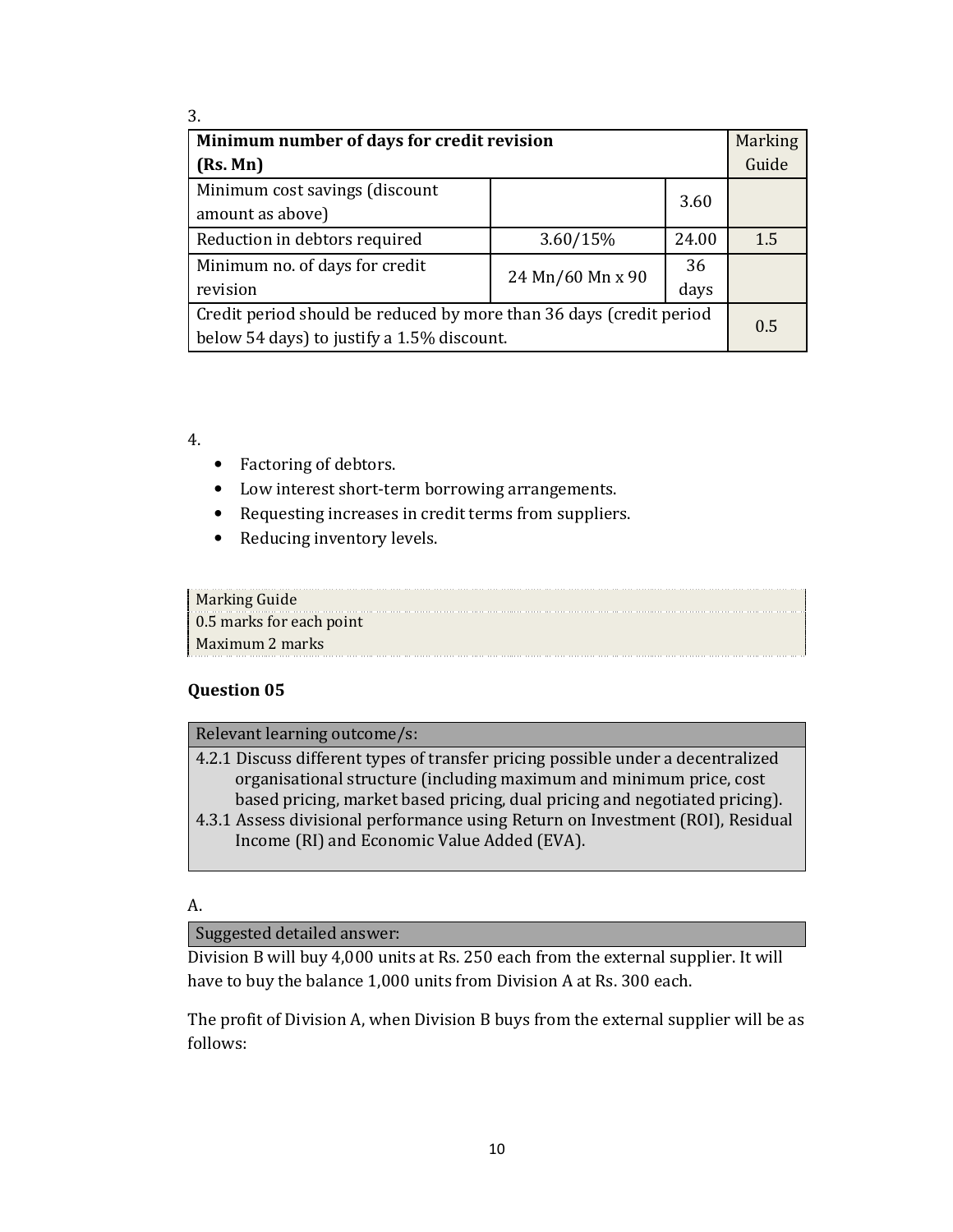| Profit of Division A, when Division B buys from the external supplier<br>(Rs.) |             | Marking<br>Guide |
|--------------------------------------------------------------------------------|-------------|------------------|
| Sales revenue                                                                  |             |                  |
| Internal at Rs.300 per unit<br>$\sim$                                          | 300,000     |                  |
| External at Rs.350 per<br>$\overline{\phantom{a}}$<br>unit                     | 3,500,000   |                  |
| Total sales revenue                                                            | 3,800,000   | 0.5              |
| Variable costs                                                                 | (1,980,000) | 0.5              |
| Fixed costs                                                                    | (1,400,000) |                  |
| Profit                                                                         | 420,000     |                  |

| <b>Impact on Division A profit (Rs.)</b> |         | Marking<br>Guide |
|------------------------------------------|---------|------------------|
| Current profit                           | 600,000 |                  |
| Profit if Division B buys externally     | 420,000 |                  |
| Reduction in profit                      | 180,000 |                  |

| <b>Impact on Division B profit (Rs.)</b> |  |
|------------------------------------------|--|
| Savings of Rs. 50 each for 4,000 units   |  |
| Rs. 200,000 increase in profit           |  |

| Impact on the group (Marbles Ltd.) profit (Rs.) |         |  |
|-------------------------------------------------|---------|--|
| Reduction in Division A profit                  | 180,000 |  |
| 200,000<br>Increase in Division B profit        |         |  |
| Net increase/(decrease) in profit<br>20,000     |         |  |

## *Note:*

*This can be proved as follows:*

*The group as a whole is paying an extra Rs.70 (250-180) each for 4,000 units while saving Rs.300,000 in fixed costs. There is a net saving of Rs. 20,000.* 

## B.

**Original ROI**  Suggested detailed answer:

$$
ROI = \frac{1,700}{600 + 3,600} = 40.5\%
$$

**Revised ROI** 

$$
Revised operating profit = 1,700 - 50 + 104
$$

$$
= 1,754
$$

Revised capital employed =  $600 + 3,600 - 240 + 180$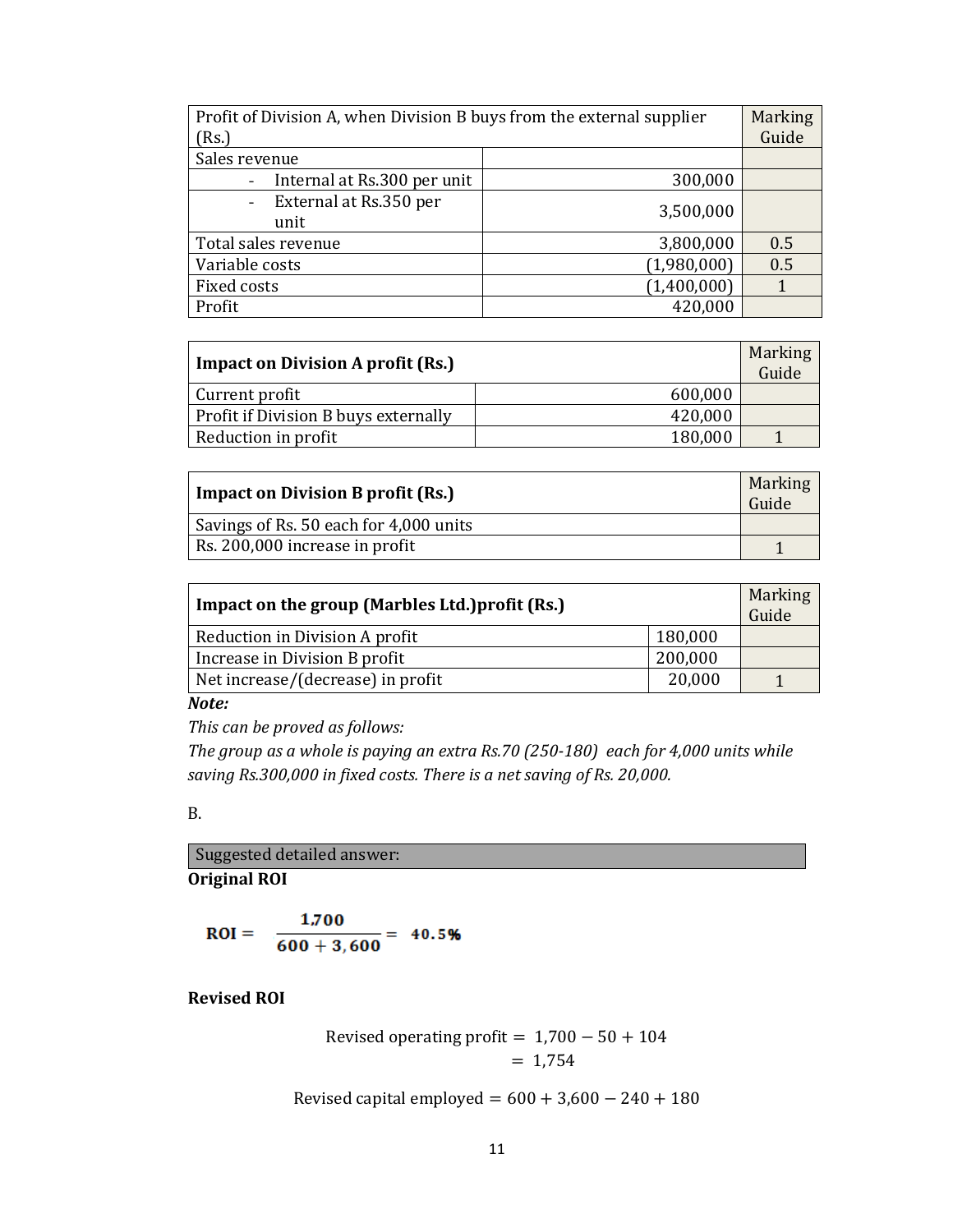$$
= 4,140
$$

$$
Revised \, ROI = \frac{1,754}{4,140} = 42.4\%
$$

## **Impact on the ROI**

Change in ROI = 
$$
\frac{42.4 - 40.5}{40.5} = 4.7
$$
 increase

| <b>Marking Guide</b>     |            |
|--------------------------|------------|
| Original ROI             | $= 1$ mark |
| Revised profit           | $= 1$ mark |
| Revised capital employed | $= 1$ mark |
| Revised ROI              | $= 1$ mark |
| Impact on the ROI        | $= 1$ mark |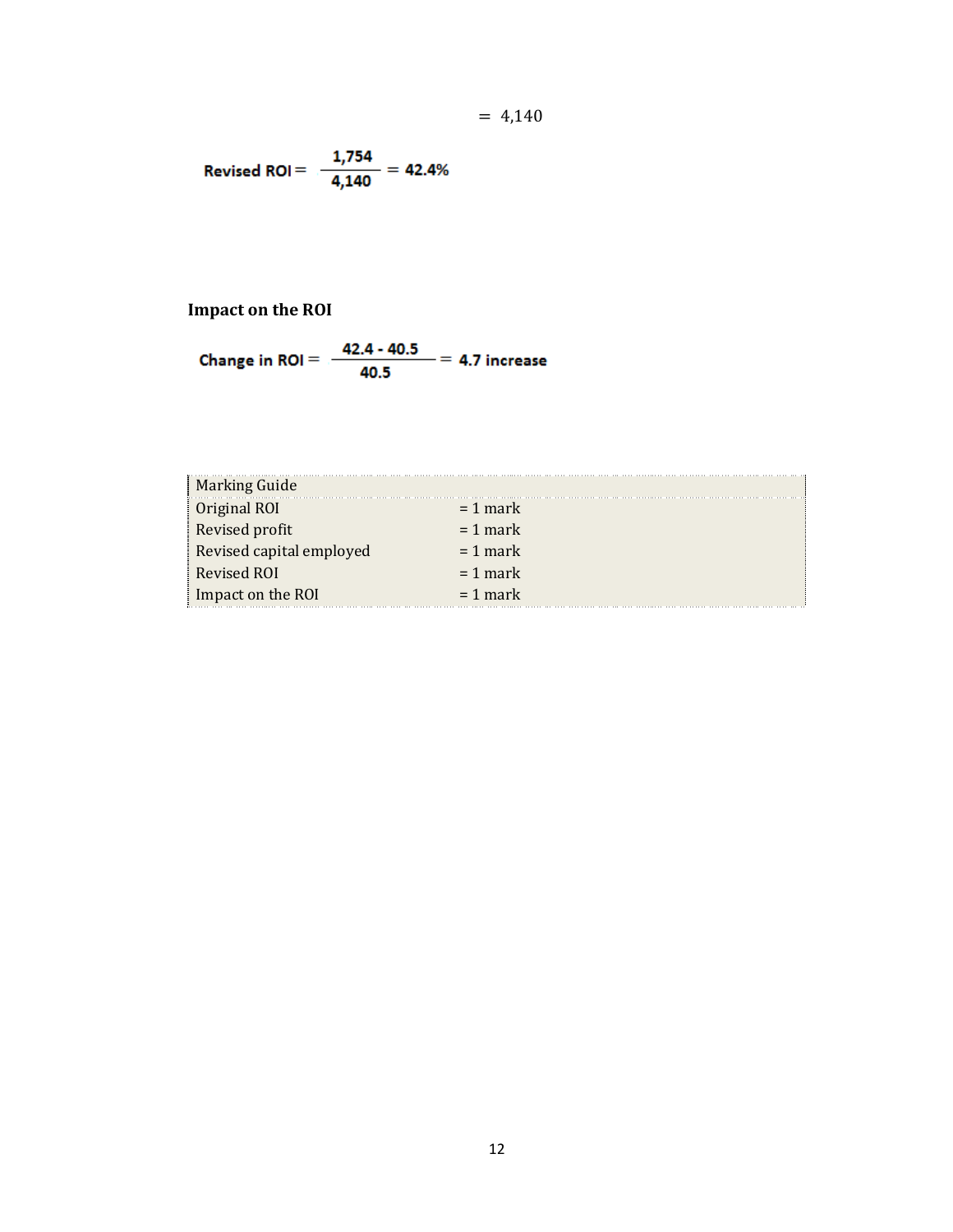## Relevant learning outcome/s:

- 2.1.1Interpret the basic types of variances (material/labour/variable overhead/fixed overhead/sales).
- 2.1.2 Discuss the factors to be considered when deciding whether to investigate a variance or not.
- 2.1.3 Calculate mix and yield variances (under multiple material/labour/sales types), and planning, and operating variances as an addition to the basic operating statement (variance reconciliation statement).
- 2.1.4 Assess information generated through mix and yield variances and planning, and operating variances.
- 2.1.5 Demonstrate the impact of the learning/experience curve on planning and controlling.

## A.

## Suggested detailed answer:

The direct material mix and yield variances must be interpreted with care, as there is a strong relationship between them. A standard mix will represent the combination of inputs that provide an acceptable of output at least possible cost. If some other combination of inputs could produce a lower cost output without sacrificing the quality, then this alternative will be selected as the standard. Therefore, any change in the input mix is expected to have an impact on the yield as well as the price of the input mix.

| ı.    | <b>Material price variance</b> |                                |       |                 |
|-------|--------------------------------|--------------------------------|-------|-----------------|
|       | Standard<br>price/litre<br>Rs. | Actual<br>price/litre<br>(Rs.) |       | Variance        |
|       | 50                             | 45                             | litre | Rs.40,000 (F)   |
|       | 100                            | 80                             | litre | Rs.140,000 (F)  |
| Total |                                |                                |       | Rs. 180,000 (F) |

|   | ii.<br><b>Material mix variance</b> |                                          |                      |              |
|---|-------------------------------------|------------------------------------------|----------------------|--------------|
|   | Actual mix                          | Actual mix at<br>standard ratio<br>(6:4) |                      | Variance     |
| v | 8,000                               | 9,000                                    | $1,000$ litres $(F)$ | $50,000$ (F) |
|   | 7,000                               | 6,000                                    | $1,000$ litres $(A)$ | 100,000(A)   |
|   | 15,000                              | 15,000                                   |                      | 50,000 A     |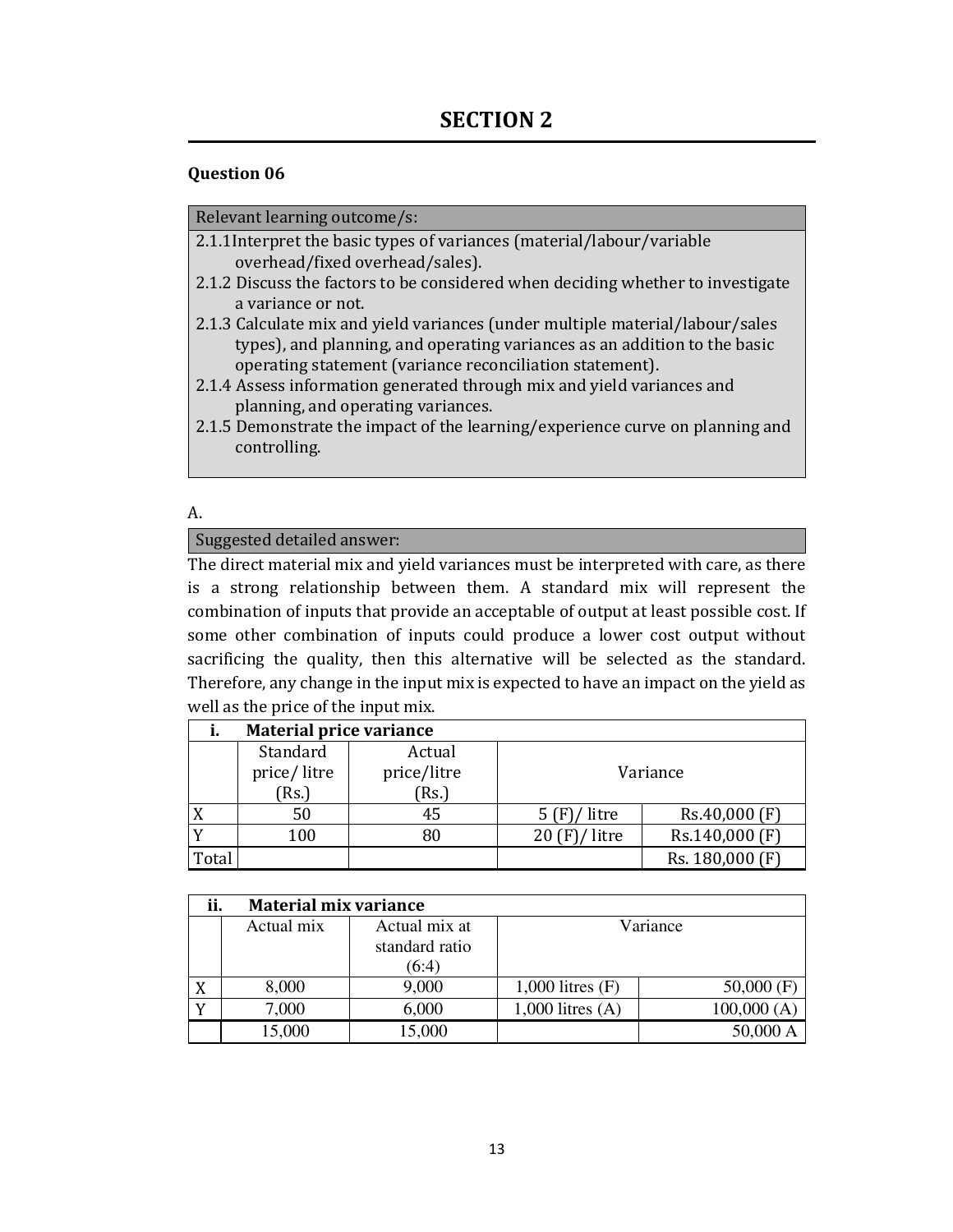| iii.<br><b>Material yield variance</b>                               |               |                            |               |
|----------------------------------------------------------------------|---------------|----------------------------|---------------|
| Standard yield                                                       | Actual yield  | Variance                   |               |
| 10,500 litres <sup>[1]</sup>                                         | 11,500 litres | 1,000 litres x $100^{[2]}$ | $100,000$ (F) |
| $[1]$ 15,000 x 0.7                                                   |               |                            |               |
| [2] This is the weighted average standard price per litre of output. |               |                            |               |
|                                                                      |               |                            |               |

|                | Alternative yield calculation            |                                      |                   |               |
|----------------|------------------------------------------|--------------------------------------|-------------------|---------------|
|                | Actual mix at<br>standard ratio<br>(6:4) | Standard mix of<br>the actual output |                   | Variance      |
| Χ              | 9,000                                    | 9,857                                | 857.14 litres (F) | $42,857$ (F)  |
| $\overline{V}$ | 6,000                                    | 6,571                                | 571.43 litres (F) | $57,143$ (F)  |
|                | 15,000                                   | 16,429                               |                   | $100,000$ (F) |

The actual price of both types of material has been reduced, making the material price variance favourable. The reduction in the price of material Y is significant, amounting to 20% of the original standard price when compared with a reduction of 10% for material X.

In adding/mixing the materials the Company has used more of the expensive material Y in place of the cheaper material X. Therefore, the material mix has been made adverse. The Company may have been encouraged to use a greater amount of material Y due to its significant price reduction.

Probably due to the greater use of expensive material Y, the material yield has been made favourable. The Company has been able to obtain 11,500 litres of the weed killer actually when the expected yield was 10,500 litres. This has made the overall material usage variance favourable. However, the Company will have to consider the impact of the change in the mix on the quality of the chemical which may affect the environment and human beings. Also, it will have to comply with the regulations that govern chemical manufacturing.

| <b>Marking Guide</b> |                                      |
|----------------------|--------------------------------------|
| Discussion           | $= 2$ marks                          |
| Price variance       | $= 1$ mark                           |
| Material mix         | $=1.5$ marks                         |
| Material yield       | $= 1.5$ marks                        |
| Interpretation       | = 3 marks (1 mark per each variance) |
|                      |                                      |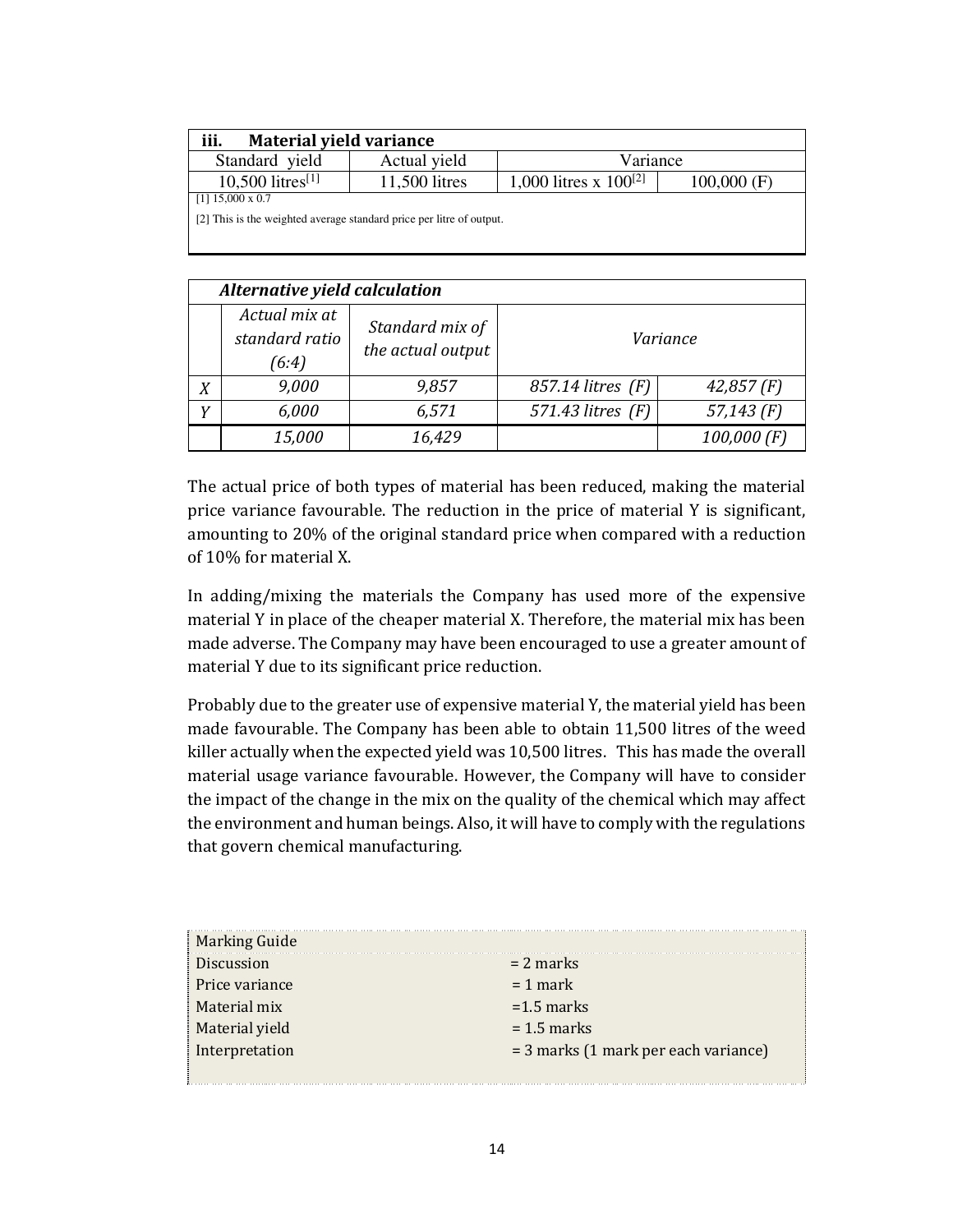B.

## Suggested detailed answer:

| Cost per unit of the first 75 spraying machines | Marking Guide |  |
|-------------------------------------------------|---------------|--|
| Tank                                            | 800           |  |
| Components                                      | 650           |  |
| Labour (W1)                                     | 4,484         |  |
| <b>VOH</b>                                      | 2,242         |  |
| Total cost                                      | 8,176         |  |

*Working 1: Labour* 

*Average time* = 
$$
Y = a \times x^b
$$
  
*Average time* =  $Y = 45 \times 75^{(\log 0.8/\log 2)}$   
*Average time* = 11.21 *hours*

*Cost = 11.21h* × *400 = 4,484* 

## C.

| Suggested detailed answer:                             |           |                                      |
|--------------------------------------------------------|-----------|--------------------------------------|
| Original standard                                      | Rs.       |                                      |
| 100 units $x$ 45 h $x$ 400                             | 1,800,000 | Planning variance = $1,387,507$ (F)  |
| Revised standard                                       |           |                                      |
| 1,031.2 h (W2) x 400                                   | 412,493   | Operating variance = 93,757 (A)      |
| Actual                                                 | 506,250   |                                      |
| Working 2:                                             |           |                                      |
| Time for the first 75 units $= 11.21h$ x 75 = 840.7    |           |                                      |
| Time for the next 25 units $= 7.62h \times 25 = 190.5$ |           |                                      |
|                                                        |           | <u>1,031.2</u>                       |
| Time for the 75 <sup>th</sup> unit                     |           | $= 840.7 - 11.25 \times 74 = 7.62 h$ |

Interpretation:

If the learning curve impact is not considered, the labour variance is Rs.  $1,293,750(F)$ . Whereas if the impact is considered, the labour variance is Rs. 93,757(A). The difference, Rs 1,387,507(F)is due to the error in setting the standard (Planning variance).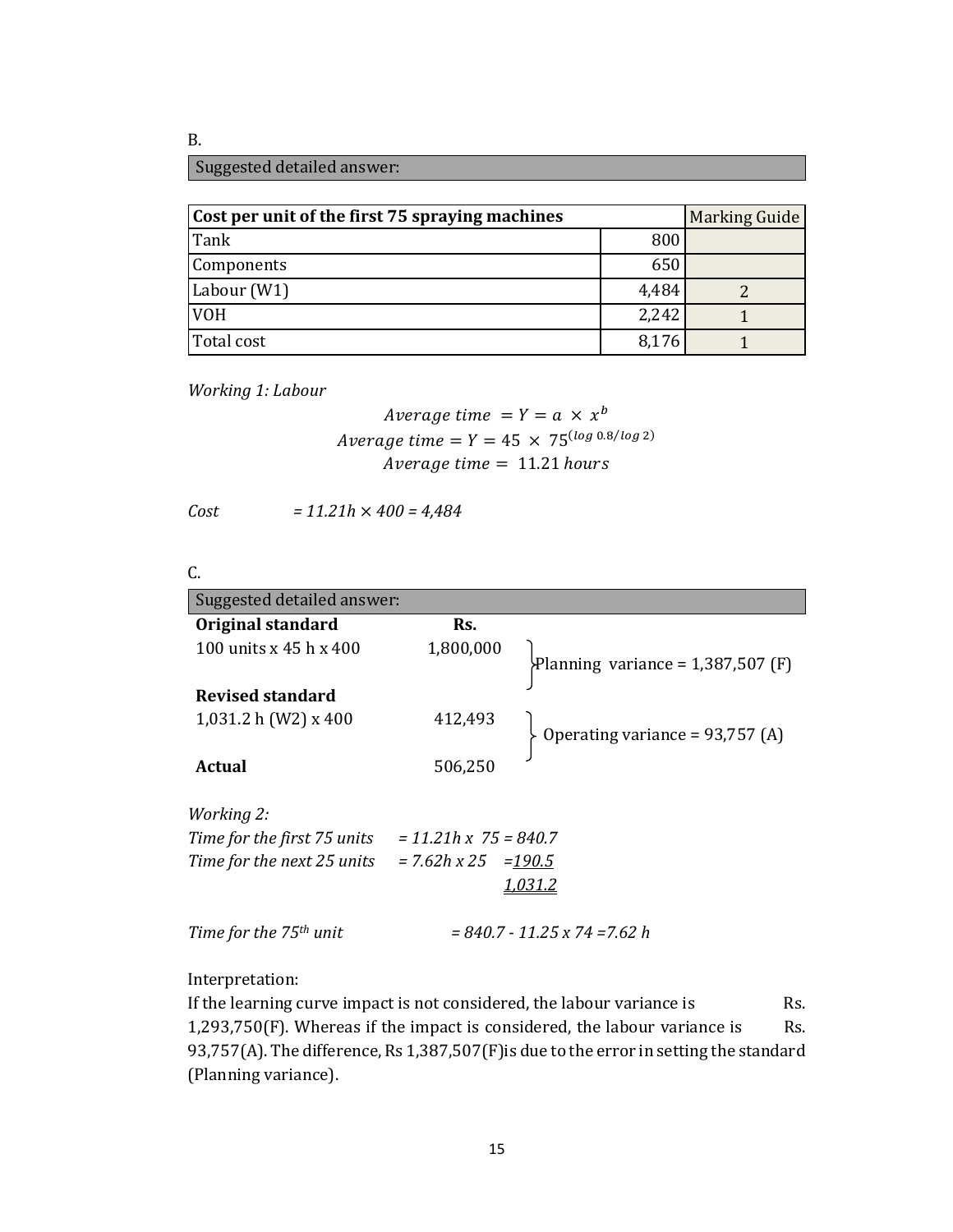| Suggested detailed answer:         |               |
|------------------------------------|---------------|
| Time for the 75 <sup>th</sup> unit | $= 0.5$ marks |
| Time for the first 75 units        | $= 0.5$ marks |
| Time for the next 25 units         | $= 0.5$ marks |
| Revised standard                   | $= 1$ mark    |
| Original standard                  | $= 1$ mark    |
| Planning variance                  | $= 1$ mark    |
| Operating variance                 | $= 1$ mark    |
| Interpretation                     | $=1.5$ marks  |
|                                    |               |

D.

Weedicide is a multinational company operating in the country. By getting the participation of the local managers in the budget setting process it will be able to obtain the following benefits:

- It will enhance the budget ownership of the local managers which will result in a greater level of motivation among the local employees. They will therefore be more encouraged to achieve the budgets which they have set themselves..
- The Company will be able to better utilize the knowledge of the local managers with respect to the farmers' pattern of chemical usage, local regulations governing the agro-chemical industry, local suppliers and competitors, etc. This will result in realistic budgets being prepared while enhancing the budget accuracy.

However, due to this approach the following limitations can be expected:

- The local managers will attempt to prepare easy budgets by overestimating expenses and underestimating revenues (budgetary slack). This will undermine the accuracy of the budgets.
- The managers encouraged by the greater freedom would try to improve their own benefits through budgetary allocation rather than focusing on achieving the Company's objectives with minimum resources (empire building).
- The local managers, may not necessarily possess the requisite knowledge and skills in preparing complex and detailed budgets, especially in the context of a multinational company. This might cause unnecessary delays, inaccuracies and pseudo participation.

| <b>Marking Guide</b>                                                     |
|--------------------------------------------------------------------------|
| Candidates are supposed to address both benefits and limitations of this |
| approach.                                                                |
| 1 mark per point for any of the above points or any other valid point.   |
| Maximum 5 marks.                                                         |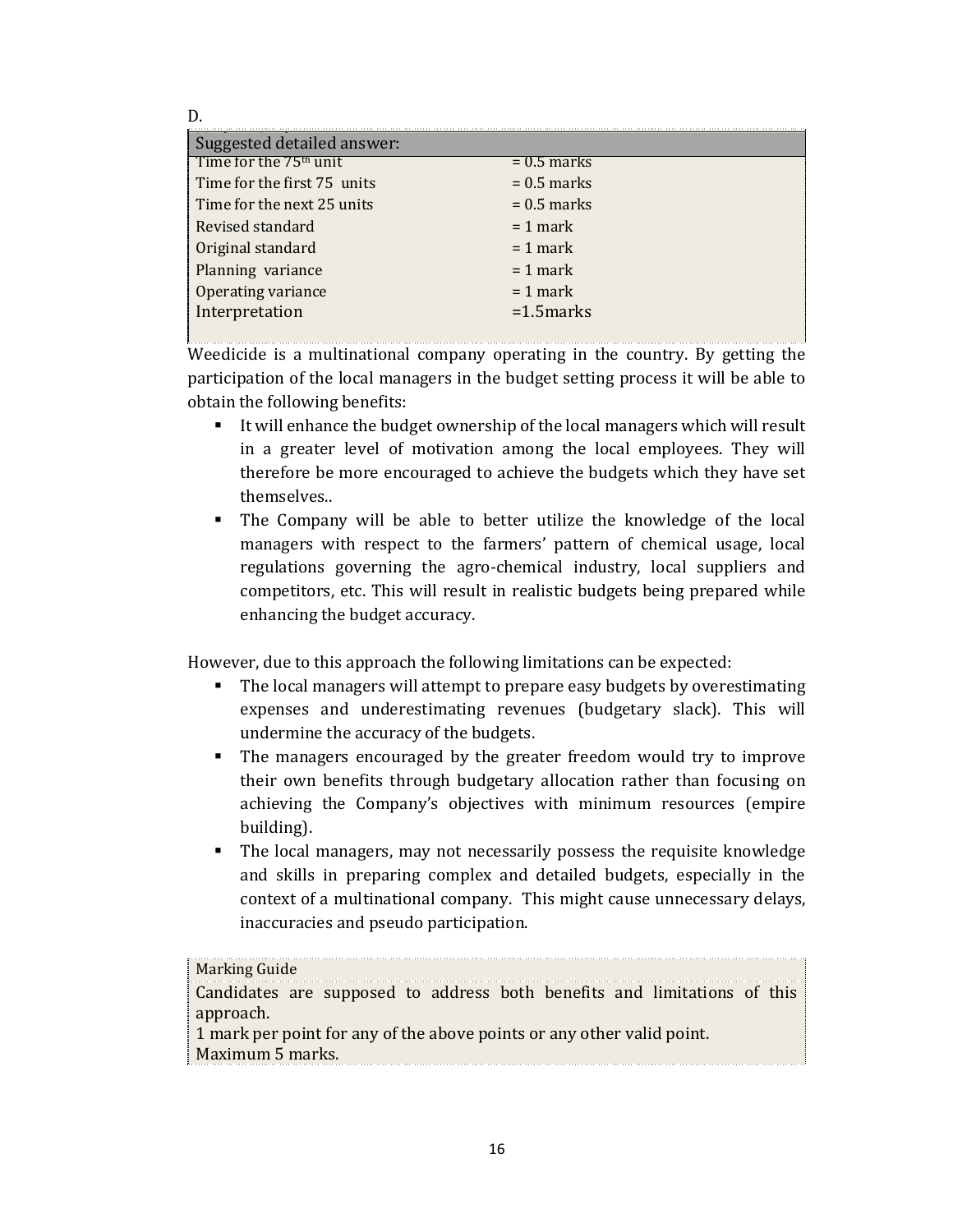| Relevant learning outcome/s:                                                                                                                                                                                                                                                                                                                                                                           |
|--------------------------------------------------------------------------------------------------------------------------------------------------------------------------------------------------------------------------------------------------------------------------------------------------------------------------------------------------------------------------------------------------------|
| 3.7.1 Explain the process of long-term decision making (proposal generating,<br>initial screening, analysis and acceptance, and monitoring and review).<br>3.7.2 Compute non-discounted cash-flow methods (payback/accounting rate of<br>return) and discounted cash flow methods (net present value/internal rate<br>of return/profitability index/discounted payback) with:<br>- Inflation<br>$-Tax$ |
| - Uncertainty (use of probabilities and sensitivity analysis is expected)<br>3.7.3 Evaluate projects considering results derived from non-discounted cash<br>flow and DCF valuation methods and other related factors.<br>2.3.1 Assess the value of benchmarking in planning and control, internal and<br>external.                                                                                    |

| I<br>۰, |  |
|---------|--|
|         |  |

Suggested detailed answer:

| <b>Calculation of NPV (Rs. Mn)</b> |          |        |        |        |        |        | Marking      |
|------------------------------------|----------|--------|--------|--------|--------|--------|--------------|
|                                    |          |        |        |        |        |        |              |
|                                    | Year 0   | Year 1 | Year 2 | Year 3 | Year 4 | Year 5 |              |
| Investment in                      | (100.00) |        |        |        |        | 20.00  | 0.5          |
| plant                              |          |        |        |        |        |        |              |
| Sale of old                        | 4.00     |        |        |        |        |        | 0.5          |
| machine                            |          |        |        |        |        |        |              |
| Loss of                            |          |        |        |        |        |        |              |
| contribution                       |          | (7.50) | (7.50) | (7.50) | (7.50) | (7.50) | 0.5          |
| (current sales)                    |          |        |        |        |        |        |              |
| Contribution from                  |          | 12.15  | 43.20  | 67.50  | 81.00  | 81.00  |              |
| additional sales                   |          |        |        |        |        |        |              |
| Advertising cost                   |          | (5.00) | (5.00) | (2.00) | (2.00) | (2.00) | 0.5          |
| Additional fixed                   |          | (2.00) | (3.00) | (4.00) | (4.00) | (5.00) | 0.5          |
| costs                              |          |        |        |        |        |        |              |
| Savings in                         |          | 1.50   | 1.50   | 3.00   | 3.00   | 3.00   | 0.5          |
| electricity                        |          |        |        |        |        |        |              |
| Savings in rent                    |          | 2.20   | 2.20   | 2.20   | 2.20   | 2.20   | 0.5          |
| Compensation                       |          |        |        |        |        |        |              |
| and savings in                     | (2.00)   | 1.50   | 1.50   | 1.50   | 1.50   | 1.50   | $\mathbf{1}$ |
| wages                              |          |        |        |        |        |        |              |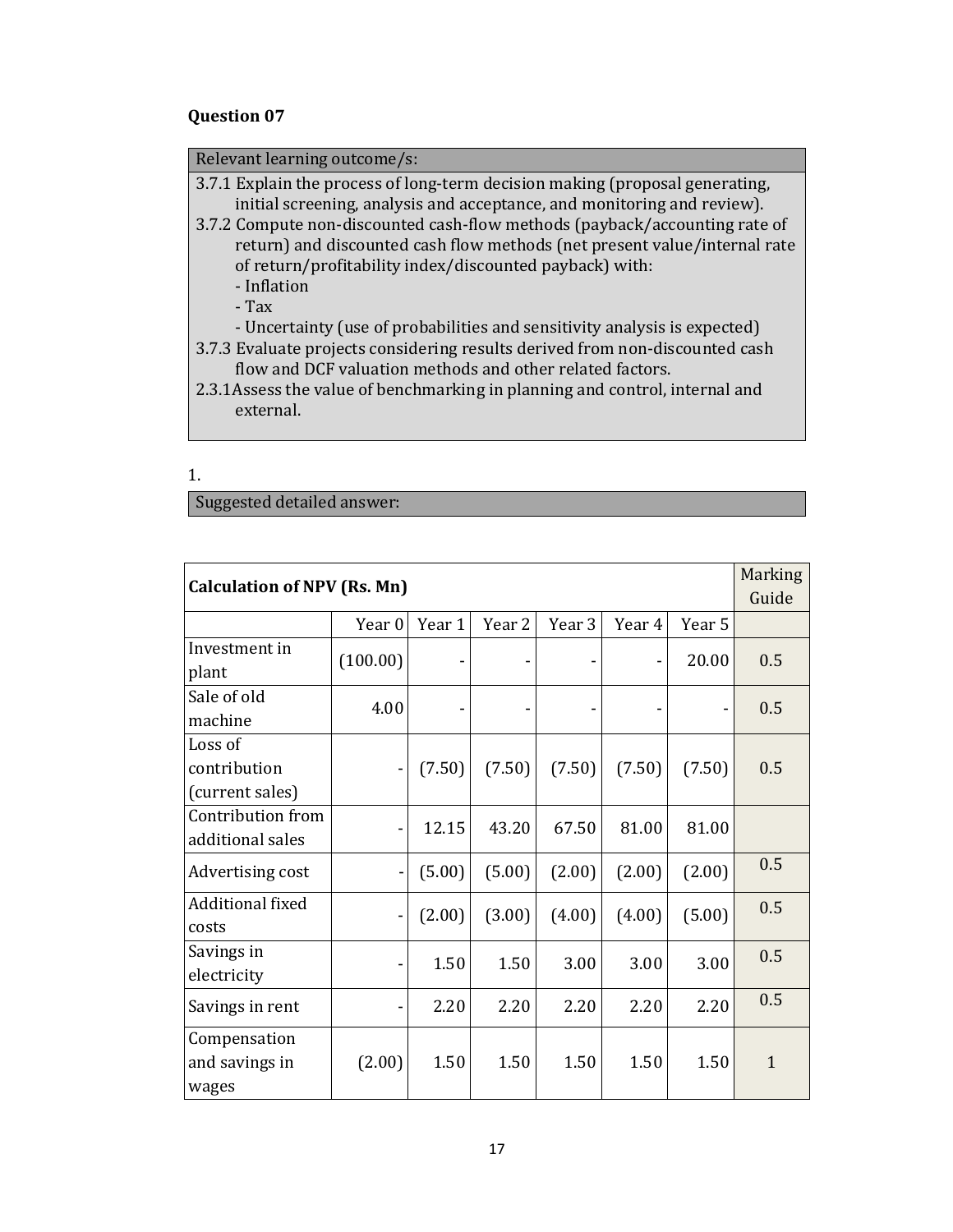| Net cash flow       | (98.00) | 2.85  | 32.90  | 60.70 | 74.20 | 93.20                        |     |
|---------------------|---------|-------|--------|-------|-------|------------------------------|-----|
| before taxes        |         |       |        |       |       |                              |     |
| Tax                 |         | 8.72  | (0.25) |       |       | $(8.04)$ $(20.78)$ $(26.10)$ |     |
| savings/(liability) |         |       |        |       |       |                              |     |
| Net cash flow       | (98.00) | 11.57 | 32.65  | 52.66 | 53.42 | 67.10                        |     |
| DR at 15%           | 1.00    | 0.870 | 0.756  | 0.658 | 0.572 | 0.497                        |     |
| <b>DCF</b>          | (98.00) | 10.07 | 24.68  | 34.65 | 30.56 | 33.35                        | 0.5 |
| <b>NPV</b>          | 35.31   |       |        |       |       |                              | 0.5 |

| Working 1 - Additional contribution              | Rs.     | Marking<br>Guide |
|--------------------------------------------------|---------|------------------|
| Present selling price                            | 300.00  |                  |
| Reduction in selling price                       | 30.00   |                  |
| Reduction in contribution due to price reduction | 30.00   |                  |
|                                                  |         |                  |
| Material cost (300-150)                          | 150.00  |                  |
| Savings in material cost (10% x 110)             | 15.00   |                  |
| Net effect on the contribution per kg.           | (15.00) |                  |

| Working 2 - Additional contribution from additional sales |        |     |  |
|-----------------------------------------------------------|--------|-----|--|
| New selling price (200-20)                                | 270.00 |     |  |
| New material cost (110-11)                                | 135.00 |     |  |
| New contribution                                          | 135.00 | 0.5 |  |

| <b>Working 3 - Calculation of taxes</b>        |         |         |         |       |       |                     |  |  |  |
|------------------------------------------------|---------|---------|---------|-------|-------|---------------------|--|--|--|
| Year 4<br>Year 5<br>Year 1<br>Year 2<br>Year 3 |         |         |         |       |       |                     |  |  |  |
| Net cash flow before taxes                     | 2.85    | 32.90   | 60.70   | 74.20 | 93.20 |                     |  |  |  |
| Less:                                          |         |         |         |       |       |                     |  |  |  |
| Labour compensation                            | (2.00)  |         |         |       | -     |                     |  |  |  |
| Assessable income                              | 0.85    | 32.90   | 60.70   | 74.20 | 93.20 |                     |  |  |  |
| Machinery depreciation                         | (32.00) | (32.00) | (32.00) |       | -     |                     |  |  |  |
|                                                |         |         |         |       |       |                     |  |  |  |
| Taxable income/loss                            | (31.15) | 0.90    | 28.70   | 74.20 | 93.20 | $\mathbf{1}$        |  |  |  |
| Taxes at 28%                                   | (8.72)  | 0.25    | 8.04    | 20.78 | 26.10 | $\boldsymbol{\eta}$ |  |  |  |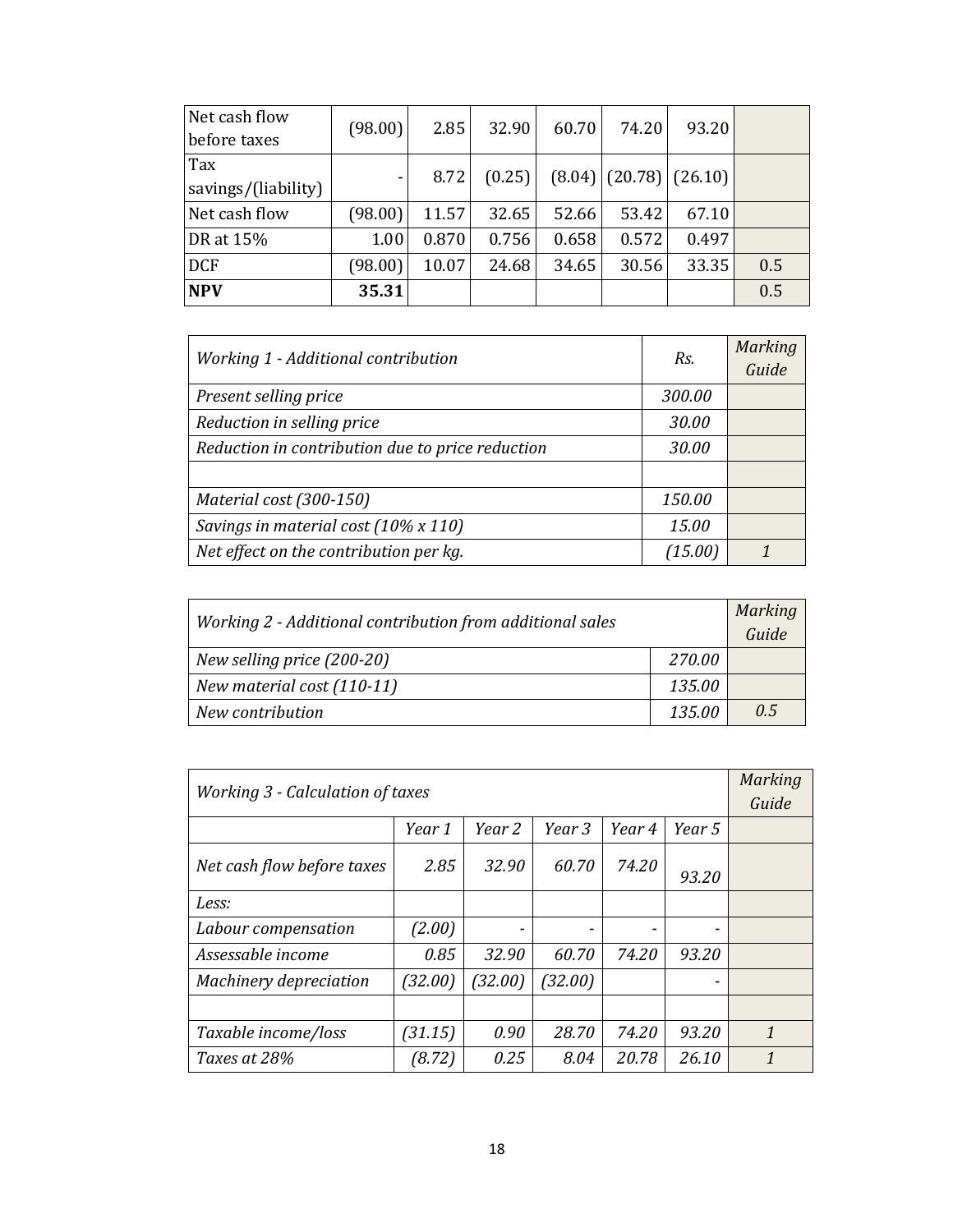|                                     | Year 1 |                                                  | Year 2   Year 3   Year 4 |       | Year 5 | Marking<br>Guide |
|-------------------------------------|--------|--------------------------------------------------|--------------------------|-------|--------|------------------|
| Additional sales (kg)               |        | $90,000$   320,000   500,000   600,000   600,000 |                          |       |        |                  |
| Additional<br>contribution (Rs. Mn) | 12.15  | 43.20                                            | 67.50                    | 81.00 | 81.00  |                  |

| <b>Calculation of IRR</b> |                                    | Marking<br>Guide |
|---------------------------|------------------------------------|------------------|
| Discount rate             | <b>NPV</b>                         |                  |
| 15%                       | 35.31                              |                  |
| 25%                       | 2.99                               |                  |
|                           | 32.32                              |                  |
|                           |                                    |                  |
| <b>IRR</b>                | $15\% + (35.31/32.32) \times 10\%$ |                  |
|                           | 25.93%                             |                  |

| Working-NPV at 25% discount rate |         |      |       |       |        |        |  |  |
|----------------------------------|---------|------|-------|-------|--------|--------|--|--|
| DR at 25%                        |         | 0.8  | 0.64  | 0.512 | 0.4096 | 0.3276 |  |  |
| DCF                              | (98.00) | 9.26 | 20.89 | 26.96 | 21.88  | 21.99  |  |  |
| $NPV$ at $25%$                   | 2.99    |      |       |       |        |        |  |  |

Since NPV is positive and IRR>COC, the project can be recommended. 1 mark

#### 2.

#### Suggested detailed answer:

NPV is superior in evaluating the financial feasibility in the following circumstances.

- The IRR method cannot be guaranteed to rank mutually exclusive projects correctly.
- The percentage return generated by the IRR method can be misleading when choosing between alternatives.
- The IRR method makes incorrect re-investment assumptions by assuming that the interim cash flows can be reinvested at IRR rather than cost of capital.
- Multiple IRRs are possible when unconventional cash flows exist in a project's cash flows.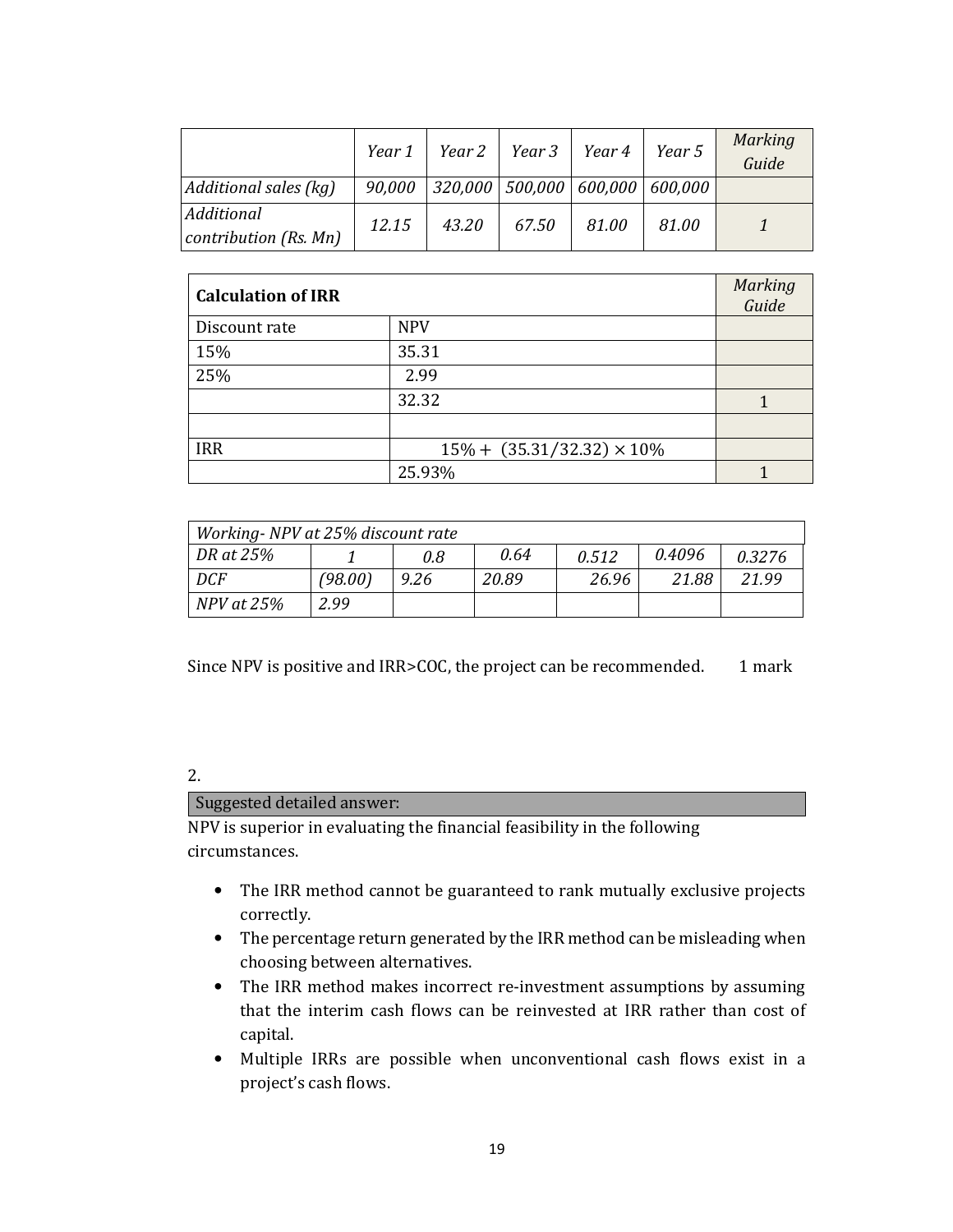Marking Guide

1 mark per point with a maximum of 2 marks

3.

Suggested detailed answer:

Benchmarking is the continuous search for and adoption of significant better practices that lead to superior performance by investigating the performance and the practices of other organizations such as a market leading competitor, company in a different industry, etc.

Adoption of identified best practices should improve performance in YC. YC can use the following benchmarking strategies to search for best practices towards customer satisfaction.

- Internal benchmarking: Comparing one operating unit or function with another within the same industry.
- Functional benchmarking: Comparing internal functions with those of the best external practitioners, regardless of their industry.
- Competitive benchmarking: Information is gathered about direct competitors.
- Strategic benchmarking: A type of competitive benchmarking aimed at strategic action and organisational change.

The following are some of the areas and practices that can be benchmarked.

- Customer complaints handling procedures.
- Advertising programmes, advertising channels etc.
- Invoicing and product delivery systems.
- Packaging of the product, product design, etc.
- Product pricing.
- Other product promotional campaigns.

## Marking Guide 2 marks for benchmarking 3 marks for the three practices